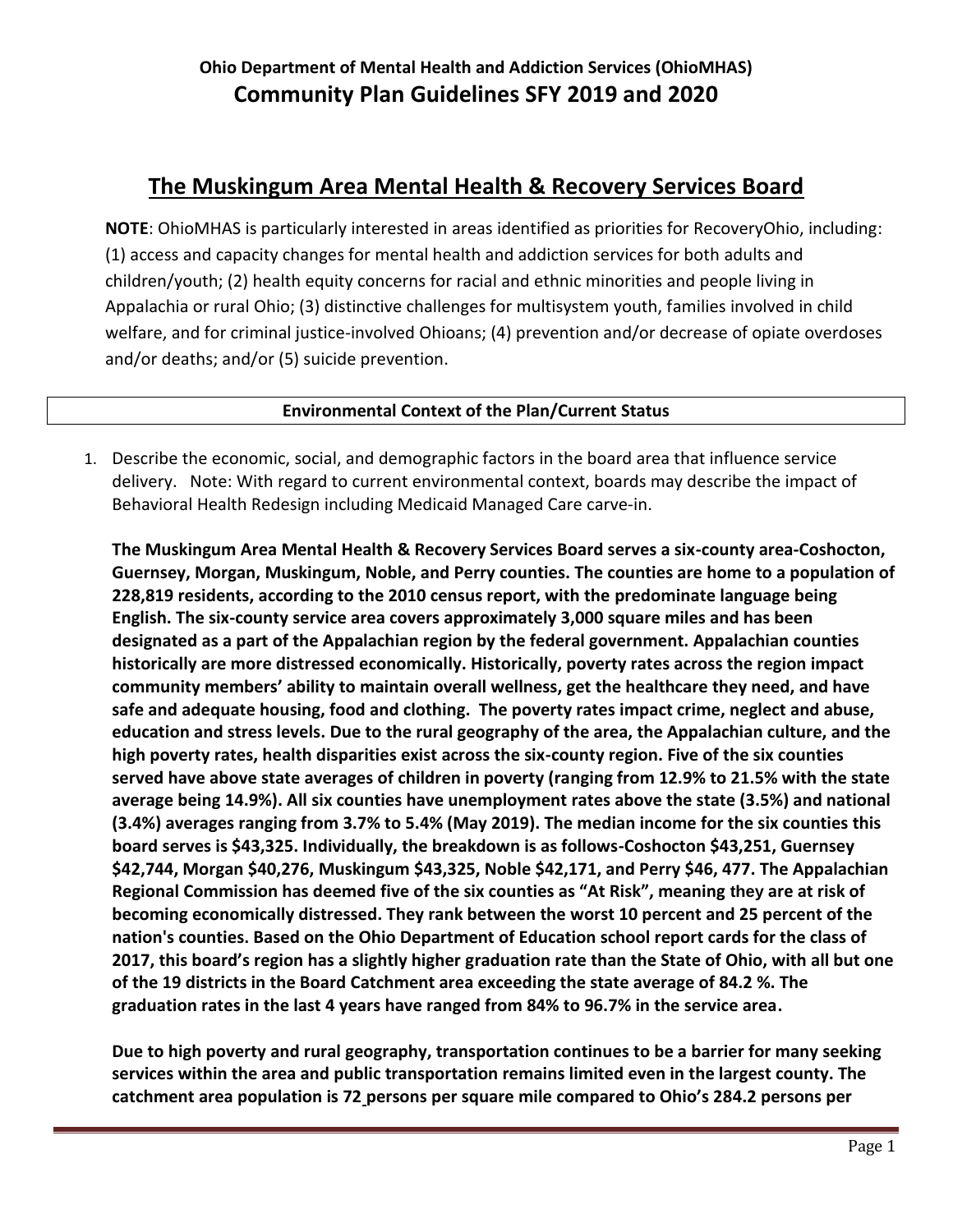**square mile. Average commuting time for work is 30 minutes, or more. These factors limit access to treatment services and has been an ongoing area of concern for treatment providers.** 

**The area has also been designated nationally as a health professional shortage area with contract providers reporting significant difficulty in hiring credentialed individuals. Cultural norms in the Appalachian area influence the perception of services offered and often act as a barrier to seeking services, along with reported transportation issues and a lack of qualified providers. Appalachian culture tends to be family centric with the emphasis on self-management and a distrust of outsiders, especially professionals. Stigma associated with mental health and addiction services continues to limit conversations around those topics, making them taboo and creating a lack of support from family and community for those interested in seeking help.**

**The Muskingum Area Board has placed a significant interest in expanding Intensive Home-based Treatment services in the six-county area to offset the impact poverty and transportation has for individuals needing treatment.** 

**Behavioral Health Redesign and Managed Care carve-in have placed financial constraints on our system of care. Providers report loss of revenue due to the reduction in rates for nursing services, group counseling, crisis services and psychiatric and/or prescribing services. With this reduction in revenue, providers are struggling to maintain valuable service lines which ultimately impacts client care, access to services, forces lay-offs and has increased the administrative burden to agencies that have to hire additional billing and administrative staff to assist in processing claims and working denials. Several providers are approaching the 365 - day ceiling window in which to have a claim paid; risking the loss of significant revenue if they are unable to address concerns with MCO's within that 1 -year window.** 

### **Assessing Needs and Identifying Gaps**

2. Describe needs assessment findings (formal & informal), including a brief description of methodology. Please include access issues, gaps in services and disparities, if any.

> Needs Assessment Methodology: Describe how the board engaged local and regional planning and funding bodies, relevant ethnic organizations, providers and people living with or recovering from mental illness and addiction in assessing needs, evaluating strengths and challenges and setting priorities for treatment and prevention in SFY 2019. [ORC 340.03 (A)(1)(a)]. Describe the board's plan for on-going needs assessment in SFY 2020 if they differ from this current fiscal year.

**a. The Board utilizes a variety of methods and sources of information to determine its current behavioral health needs. These can be categorized as quantitative, qualitative, and sometimes gathered anecdotally through conversations with key stakeholders within the system (e.g. Judges, probation officers, school personnel, emergency department physicians, etc.)**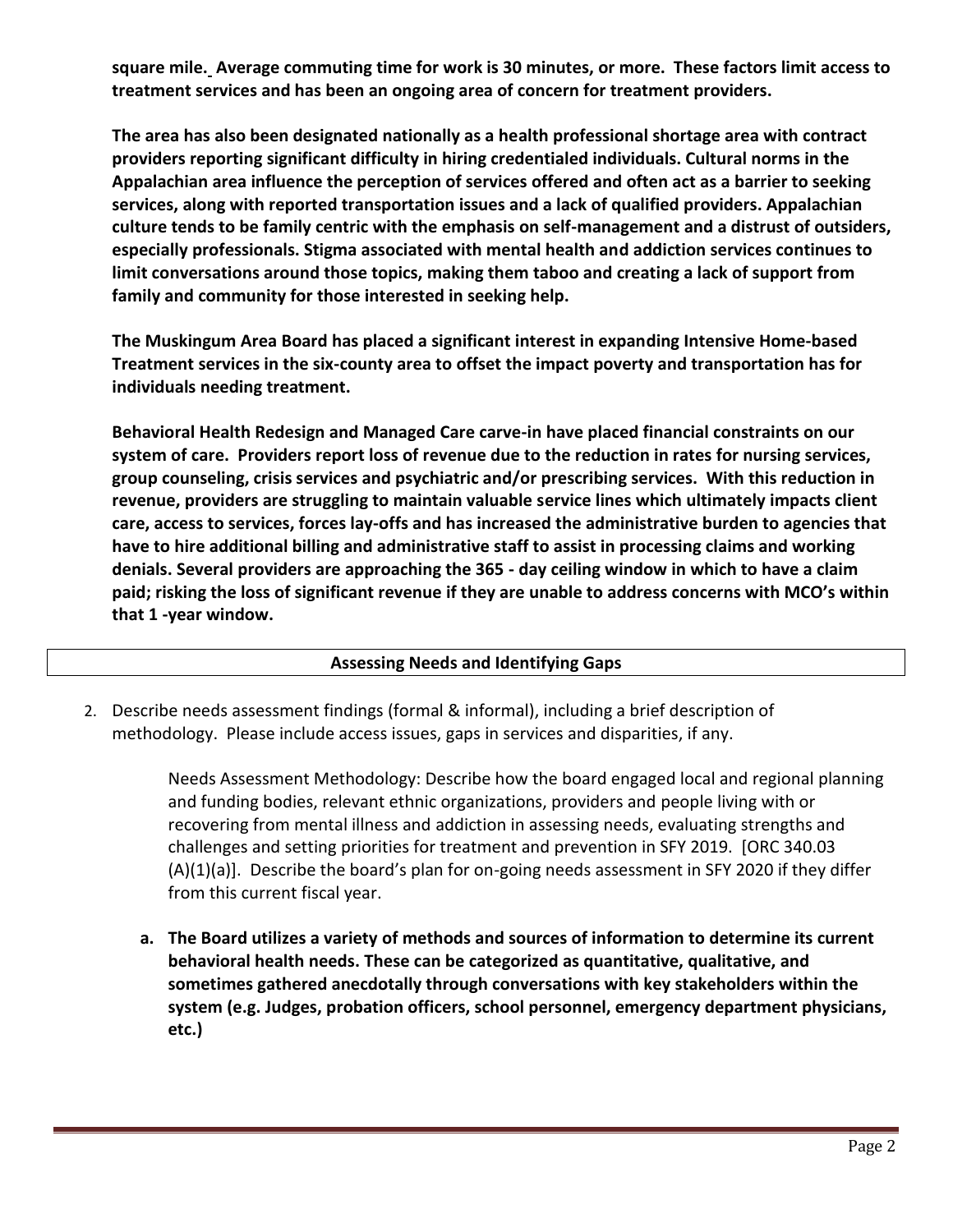## **Recovery-Oriented System of Care (ROSC)-2018**

**Three-hundred sixty-nine (369) persons, representing clients, family members, service providers, Children services, Criminal Justice, Health, Education, Social Services, Elected Officials, Board members, and Board staff completed the ROSC electronic survey. Overall, the Boards scores were above the state average, with the greatest strength being reported in Focus on Clients & Families.** 

**Informally, the MHRSB staff, board members, and contract agencies are an ongoing source of information regarding behavioral health needs in the six-county area. The Board's QI structure is designed to promote and enhance partnering relative to needs assessment, performance monitoring, and management of network services. As a result of the broad reach of the Family & Children First Councils (FCFC) and their use of a structured but flexible service mechanisms, these entities are often the first to identify issues pertaining to access and gaps/disparities in service availability and delivery. This information reaches the MHRB quickly through regular meetings and phone/email contact. Contract agencies also provide information regarding gaps in services for various populations in the area.** 

**The board also participates in various Community Needs Assessments throughout the sixcounty area in partnership with County and City Health Departments in the region and Community Hospitals in Coshocton, Guernsey and Muskingum counties. Behavioral Health needs ranked in the top 6 priorities for each assessment completed.**

b. Describe how the board collaborated with local health departments and their 2019 State Health Improvement Process. In your response, please include, if applicable, the following: 1) collaborative efforts specific to assessing needs and gaps and setting priorities. 2) barriers or challenges the board believes will have to be overcome moving forward that will result in complimentary public health and behavioral health plans, 3) advantages, if any, realized to date with collaborative planning efforts, 4) next steps your board plans on undertaking to further alignment of public health and behavioral health community planning.

**The Board is engaged in assessment and planning on an ongoing basis with each of our local Health Departments. Assessment and planning happen with numerous community partners to align priorities and develop action plans that will improve overall health outcomes and quality of life for our residents. This collaboration reduces duplication, leverages resources and improves coordination and access for residents that utilize services from multiple agencies.**

c. Child service needs resulting from finalized dispute resolution with Family and Children First Council [340.03(A)(1)(c)].

**The Board actively participates in each county's Family and Children First Council, Creative Options, Child Fatality Review and Utilization Review meetings for children's residential care. There have been no recent disputes. We regularly participate in the development of shared**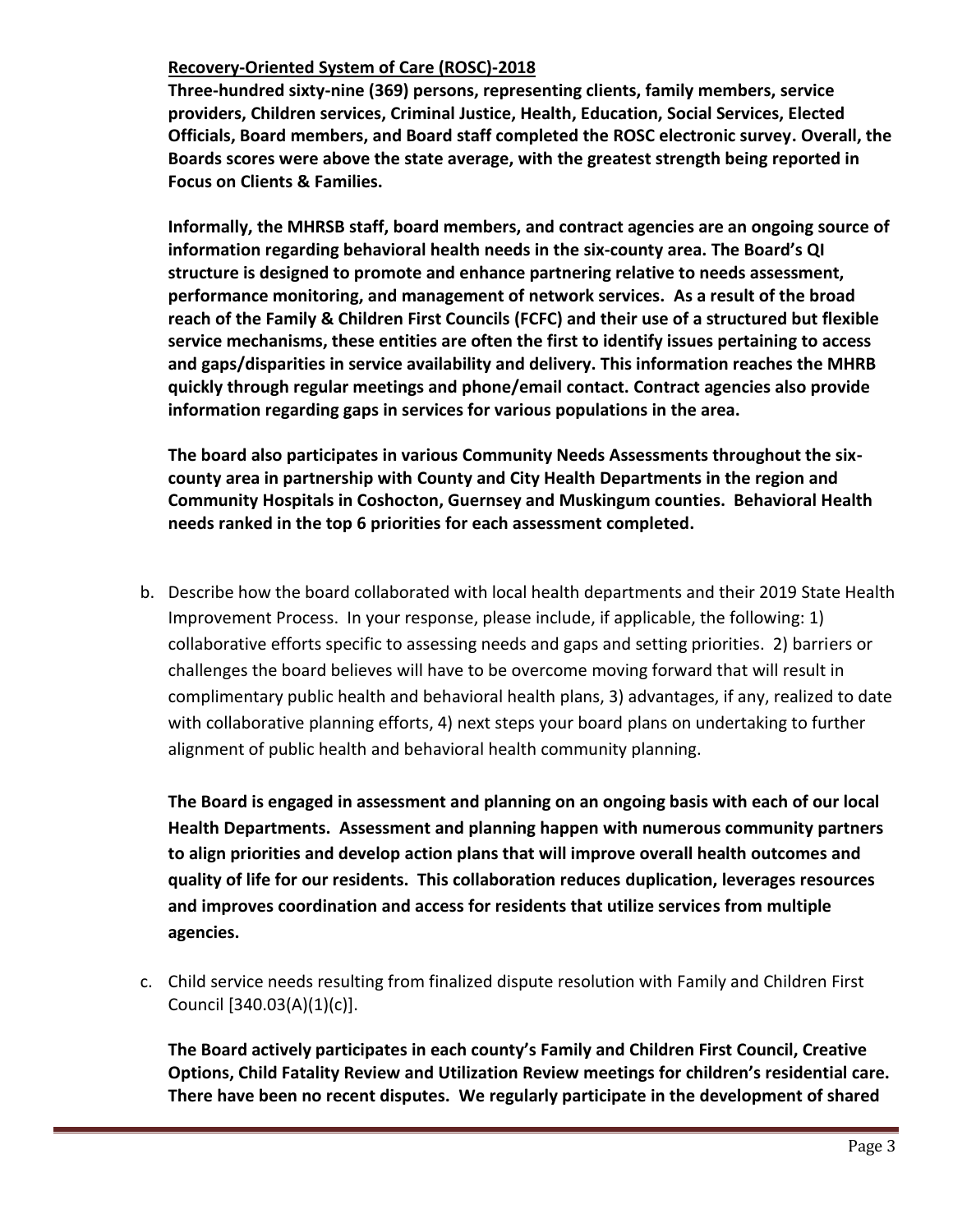**funding plans for youth that meet criteria for residential placement. This has long been a primary area of need as many of our children are placed in facilities hours away from their homes and support systems.**

d. Outpatient service needs of persons currently receiving treatment in State Regional Psychiatric Hospitals [340.03(A)(1)(c)].

**The MHRS board has contracted with Allwell Behavioral Health Services to provide a designated liaison to work with persons being released from Appalachian Behavioral Healthcare (ABH). While the agency works hard to coordinate care for these persons, discharge planning has become more difficult due to the reduction in available group homes in our service area. We regularly utilize the Adam-Amanda House, two community group homes and two State Operated group homes within the region. Within the last year our service area has lost 4, 16-bed group homes. Housing for SPMI individuals being released tend to be a need of high priority. Muskingum Behavioral Health is working closely with Fairfield homes to secure funding for a 40-bed permanent supportive housing complex. The timeframe for completion is unknown currently.**

**The increasing forensic population has changed the utilization of State beds drastically over the last 18 months to 2 years for the civil population. Making it more difficult to address acute needs of individuals meeting the criteria for hospitalization in the service area.**

e. Service and support needs determined by Board Recovery Oriented System of Care (ROSC) assessments.

**While the MHRSB's overall scores were favorable. Prospects for improvement are always considered.** 

- **1) Focusing on Clients and Families: The assessment revealed respondents agree the MHRSB promotes people first language and that the representation in its membership is strong and we do well at matching persons screened with the most appropriate level of service. Our ability to address service barriers and cross-system partnerships can continue to improve, in addition to our ability to provide additional services in a person's natural environment.**
- **2) Ensuring Timely Access to Care: The assessment revealed provider's efforts to engage persons early and with the use of evidence-based screenings in integrated settings is representative of quality work. Improvement efforts can happen around access to services and supports during evening and weekends.**
- **3) Promoting Health, Safe, and Drug-Free Communities: Early intervention, prevention and treatment services are available in every community and assist in building supportive connections within an individual's community. Opportunities to decrease stigma, advocacy and celebrations to formally recognize the achievements of people in recovery could increase.**
- **4) Prioritizing Accountable & Outcome Driven Financing: Strengths identified are our efforts to enhance and promote prevention, intervention, treatment and recovery support services. Engaging family members and clients receiving services in an ongoing evaluation of care should be a consideration for improvement.**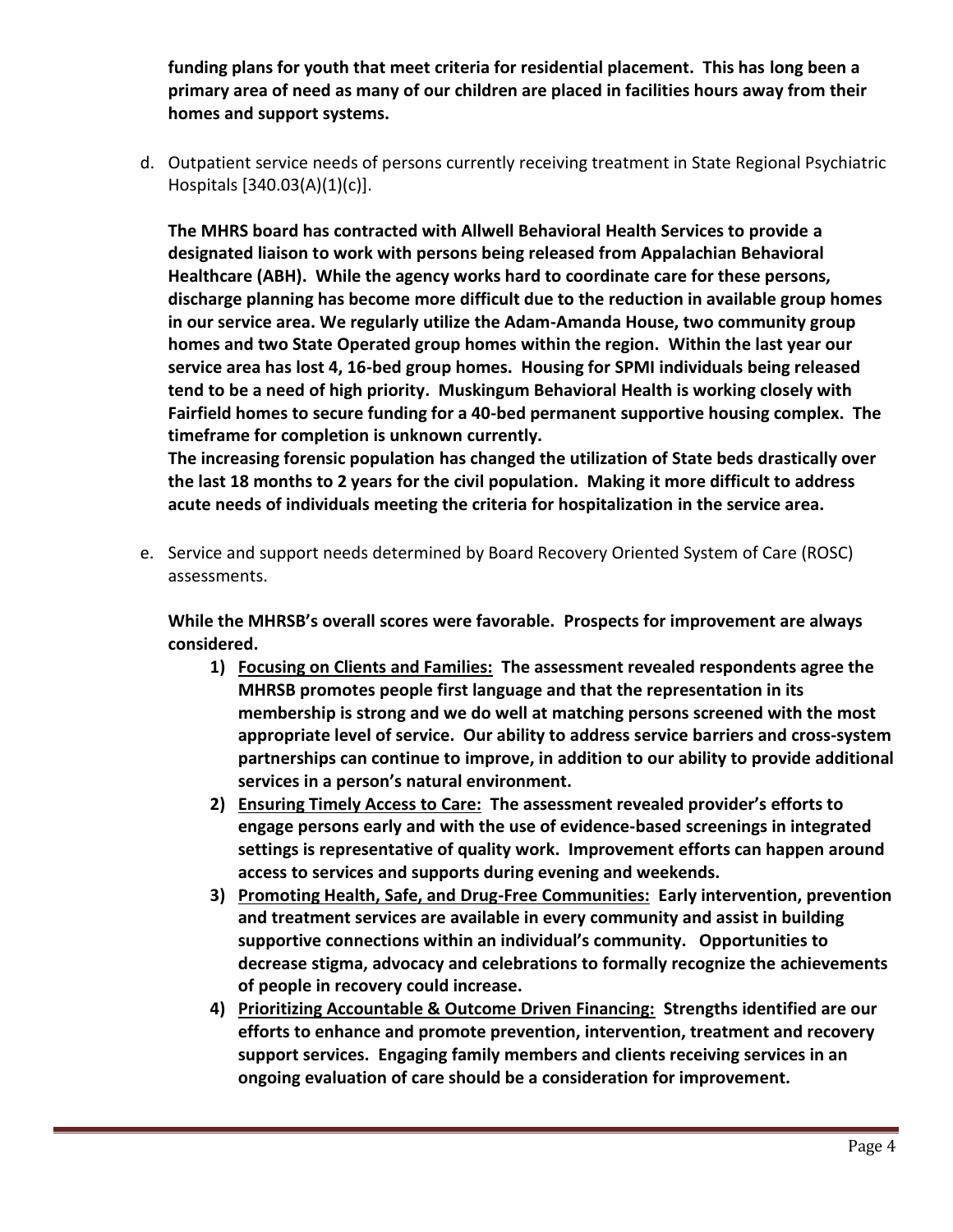- **5) Locally Managing Systems of Care: MHRSB and contract providers provide a variety of opportunities for people to share their stories and re-write their own narratives through recovery. Providers agencies are employing peers to support and/or develop new programs and services. Strengthening partnerships with local businesses for individuals in recovery will help to increase gainful employment and reduce stigma.**
- f. Needs and gaps in facilities, services and supports given the Continuum of Care definitions found in the Ohio Revised Code [ORC 340.03(A)(1)].
- g. Needs and gaps associated with priorities of the Executive Budget for 2020-2021 including crisis services, criminal justice-involved populations, families involved with child welfare, and prevention/early intervention across the lifespan.

**The Board has expanded their work with the criminal justice system along with re-entry efforts of available funding opportunities. Housing for those released with felony offenses have always been a point of need in each community we serve. Additional resources to support these efforts would further our work through the Stepping Up Initiative and Sequential Intercept Mapping as we continue to improve collaborative efforts.**

3. Complete Table 1: Inventory of Facilities, Services and Supports Currently Available to Residents of the Board Area. (Table 1 is an Excel spreadsheet accompanying this document. Instructions are found on page 10 of the Guidelines).

### **Priorities**

4. Considering the board's understanding of local needs, the strengths and challenges of the local system, what has the board set as its priorities for service delivery including treatment and prevention? Please be specific about strategies for adults; children, youth, and families; and populations with health equity and diversity needs in your community.

Below is a table that provides federal and state priorities. Please complete the requested information only for those federal and state priorities that are the same as the board's priorities and add the board's unique priorities in the section provided. For those federal and state priorities that are not selected by the board, please check one of the reasons provided or briefly describe the applicable reason in the last column.

Please address goals and strategies for any gaps in the Ohio Revised Code required service array identified in the board's response to question 2.d. in the "Assessment of Need and Identification of Gaps and Disparities" section of the Community Plan [ORC 340.03(A)(11) and 340.033].

Priorities undertaken in SFY 2019 that the board is continuing into 2020 as well as new priority areas identified for SFY 2020 may be included.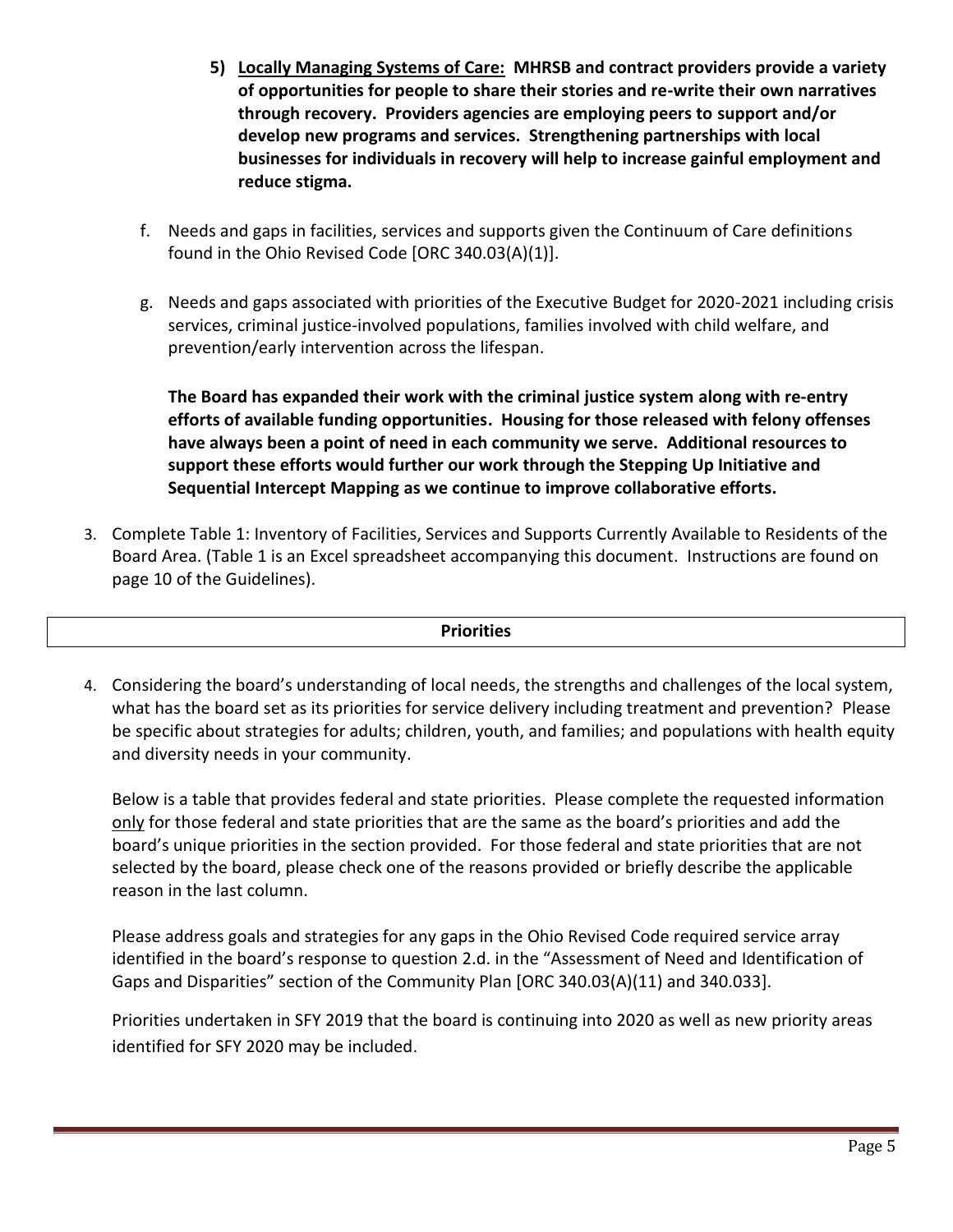| <b>Priorities for (enter name of Board)</b>                                                                                                                                                                                                                                            |                                                                                                                                                        |                                                                                                                                                                                                                                                                                                                                              |                                                                                                                                                                                                                                     |                                                                                    |  |
|----------------------------------------------------------------------------------------------------------------------------------------------------------------------------------------------------------------------------------------------------------------------------------------|--------------------------------------------------------------------------------------------------------------------------------------------------------|----------------------------------------------------------------------------------------------------------------------------------------------------------------------------------------------------------------------------------------------------------------------------------------------------------------------------------------------|-------------------------------------------------------------------------------------------------------------------------------------------------------------------------------------------------------------------------------------|------------------------------------------------------------------------------------|--|
| <b>Substance Abuse &amp; Mental Health Block Grant Priorities</b>                                                                                                                                                                                                                      |                                                                                                                                                        |                                                                                                                                                                                                                                                                                                                                              |                                                                                                                                                                                                                                     |                                                                                    |  |
| Priorities                                                                                                                                                                                                                                                                             | Goals                                                                                                                                                  | Strategies                                                                                                                                                                                                                                                                                                                                   | Measurement                                                                                                                                                                                                                         | Reason for not selecting                                                           |  |
| SAPT-BG: Mandatory (for OhioMHAS):<br>Persons who are intravenous/injection drug<br>users (IDU)                                                                                                                                                                                        | To decrease the incidence and<br>prevalence of intravenous/injection<br>drug use (IDU).                                                                | Increase involvement of provider<br>agencies in Drug Take Back Days<br>Maintain and Expand Local Naloxone<br>availability in each community.                                                                                                                                                                                                 | 100% of contracted providers will<br>actively participate in event(s).<br>100% of all emergency first responding<br>organizations will be trained and issued<br>Naloxone.                                                           | No assessed local need<br>Lack of funds<br>Workforce shortage<br>Other (describe): |  |
| SAPT-BG: Mandatory (for boards): Women<br>who are pregnant and have a substance use<br>disorder (NOTE:ORC 5119.17 required<br>priority)                                                                                                                                                | Ensure proper prenatal care and<br>substance use treatment for women<br>and keep the family unit together post-<br>delivery.                           | Monitor and strengthen the<br>mechanisms to identify, engage, refer,<br>and treat women who are pregnant<br>and have a substance use disorder.<br>Engage additional County & City Health<br>Departments in highlighting the issues<br>that are specific to pregnant women<br>with substance use disorders in their<br>perspective county(s). | Ongoing data collection and monitoring<br>of the number of cases that are referred<br>to outpatient, residential, withdrawal<br>management and sober living.<br>Coordinate quarterly meeting to share<br>data regarding outcomes.   | No assessed local need<br>Lack of funds<br>Workforce shortage<br>Other (describe): |  |
| <b>SAPT-BG: Mandatory (for boards): Parents</b><br>with SUDs who have dependent children<br>(NOTE: ORC 340.03 (A)(1)(b) & 340.15<br>required consultation with County<br>Commissioners and required service priority<br>for children at risk of parental neglect/abuse<br>due to SUDs) | Reduce the number of out of home<br>placements                                                                                                         | Work with Juvenile Court(s) and County<br><b>Children Service Agencies</b>                                                                                                                                                                                                                                                                   | Number of Youth and families that<br>utilize Intensive Home-based Services<br>Number of Youth and Families that<br>utilize Family Wellness Program<br>Number of Youth and Families that<br>utilize Child/Parent Interactive Therapy | No assessed local need<br>Lack of funds<br>Workforce shortage<br>Other (describe): |  |
| <b>SAPT-BG: Mandatory (for OhioMHAS):</b><br>Individuals with tuberculosis and other<br>communicable diseases (e.g., AIDS.HIV,<br>Hepatitis C, etc.)                                                                                                                                   | Ensure individuals with communicable<br>diseases have access to mental health<br>and substance use services. Identify is<br>other services are needed. | Monitor the increased number of<br>Hepatitis C Cases in the community.<br>Work with the Health Department to<br>determine additional                                                                                                                                                                                                         | Ongoing data collection and monitoring<br>of the number of cases.                                                                                                                                                                   | No assessed local need<br>Lack of funds<br>Workforce shortage<br>Other (describe): |  |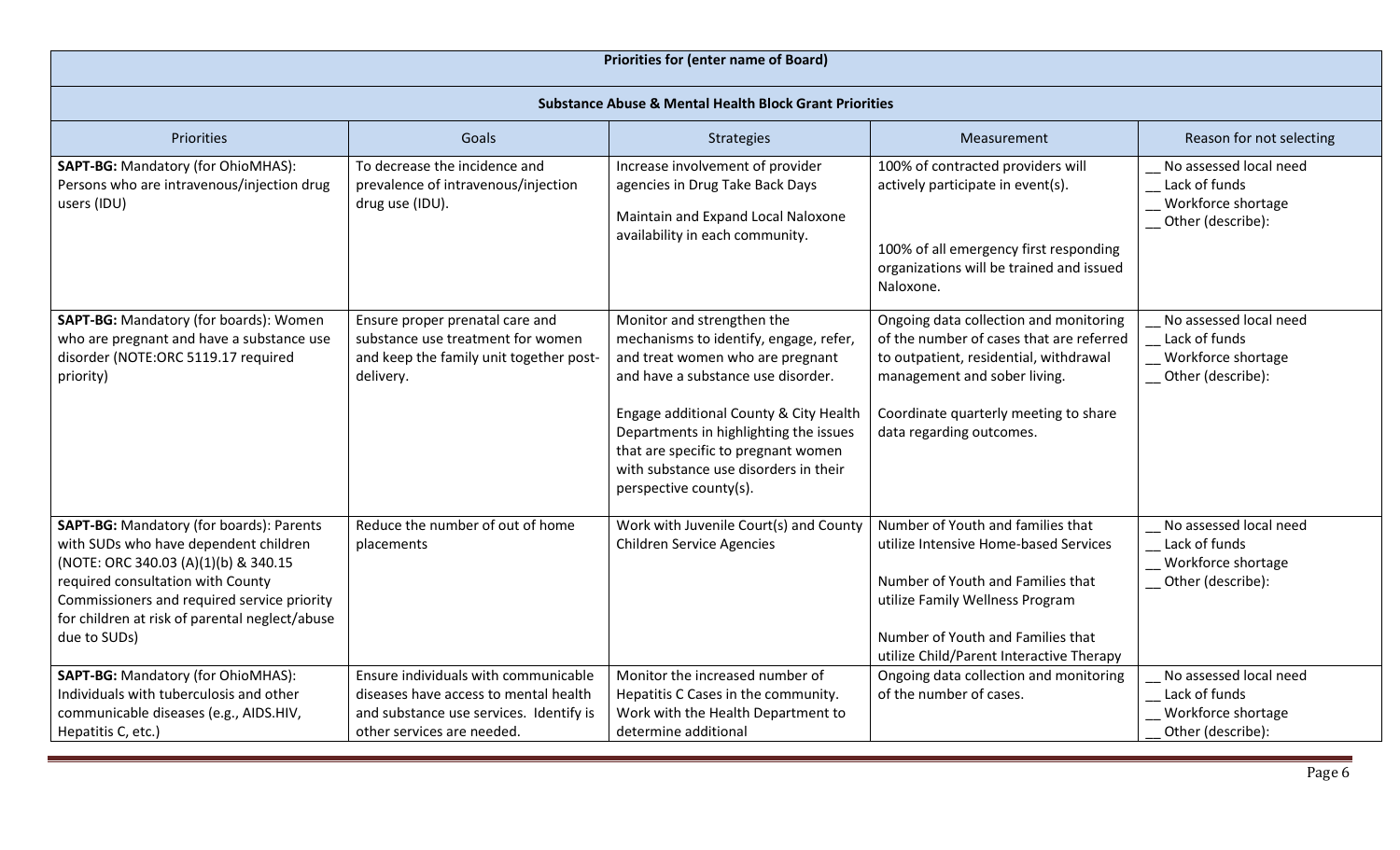|                                                                                                                     |                                                                                                                                                                                                                                              | services/education that may be<br>necessary.                                                                                                                                         |                                                                                                                |                                                                                    |
|---------------------------------------------------------------------------------------------------------------------|----------------------------------------------------------------------------------------------------------------------------------------------------------------------------------------------------------------------------------------------|--------------------------------------------------------------------------------------------------------------------------------------------------------------------------------------|----------------------------------------------------------------------------------------------------------------|------------------------------------------------------------------------------------|
| MH-BG: Mandatory (for OhioMHAS):<br>Children with Serious Emotional<br>Disturbances (SED)                           | Increase Intensive Home-Based<br>Treatment<br>Develop Crisis Stabilization services for<br>youth in crisis<br>Mitigate unnecessary ED visits and<br>hospital admissions Ongoing data<br>collection and monitoring of the<br>number of cases. | Work with Juvenile Court (s), Children<br>Service agencies and FCFC councils<br>Partner with Nationwide Children's<br>Hospital, Ohio University and Genesis                          | Number of youths in treatment by<br>service<br>Number of youth hospitalized and/or in<br>out of home placement | No assessed local need<br>Lack of funds<br>Workforce shortage<br>Other (describe): |
| MH-BG: Mandatory (for OhioMHAS): Adults<br>with Serious Mental Illness (SMI)                                        | Ensure individuals with severe and<br>persistent mental illness have access to<br>a full continuum of care.                                                                                                                                  | Maintain investment in treatment and<br>recovery support services                                                                                                                    | Number of individuals receiving service;<br>inpatient utilization.                                             | No assessed local need<br>Lack of funds<br>Workforce shortage<br>Other (describe): |
| MH-Treatment: Homeless persons and<br>persons with mental illness and/or addiction<br>in need of supportive housing | Ensure individuals in need of housing<br>have access.                                                                                                                                                                                        | Develop housing unit specific<br>transitional age youth<br>Continue to participate in the local<br>Housing Consortium to monitor and<br>develop the Continuum of Care.               | Continuum of Care<br>Number of apartments developed for<br>transitional aged youth                             | No assessed local need<br>Lack of funds<br>Workforce shortage<br>Other (describe): |
| <b>MH-Treatment: Older Adults</b>                                                                                   | Ensure access to services                                                                                                                                                                                                                    | Maintain current services to seniors                                                                                                                                                 | Number of clients served                                                                                       | No assessed local need<br>Lack of funds<br>Workforce shortage<br>Other (describe)  |
| Additional Priorities Consistent with SAMHSA Strategic Plan and Reported in Block Grant                             |                                                                                                                                                                                                                                              |                                                                                                                                                                                      |                                                                                                                |                                                                                    |
| <b>Priorities</b>                                                                                                   | Goals                                                                                                                                                                                                                                        | Strategies                                                                                                                                                                           | Measurement                                                                                                    | Reason for not selecting                                                           |
| MH/SUD Treatment in Criminal Justice<br>system -in jails, prisons, courts, assisted<br>outpatient treatment         | Ensure individuals involved with the<br>criminal justice system have access to<br>services<br>Expand collaboration with local<br>criminal justice systems and<br>community partners                                                          | <b>Expand Sequential Intercept Mapping</b><br>into additional two counties<br>Increase the number of individuals<br>referred through Community Linkage<br>local jails, prisons, etc. | Development of completed action plan<br>Number of clients served                                               | No assessed local need<br>Lack of funds<br>Workforce shortage<br>Other (describe   |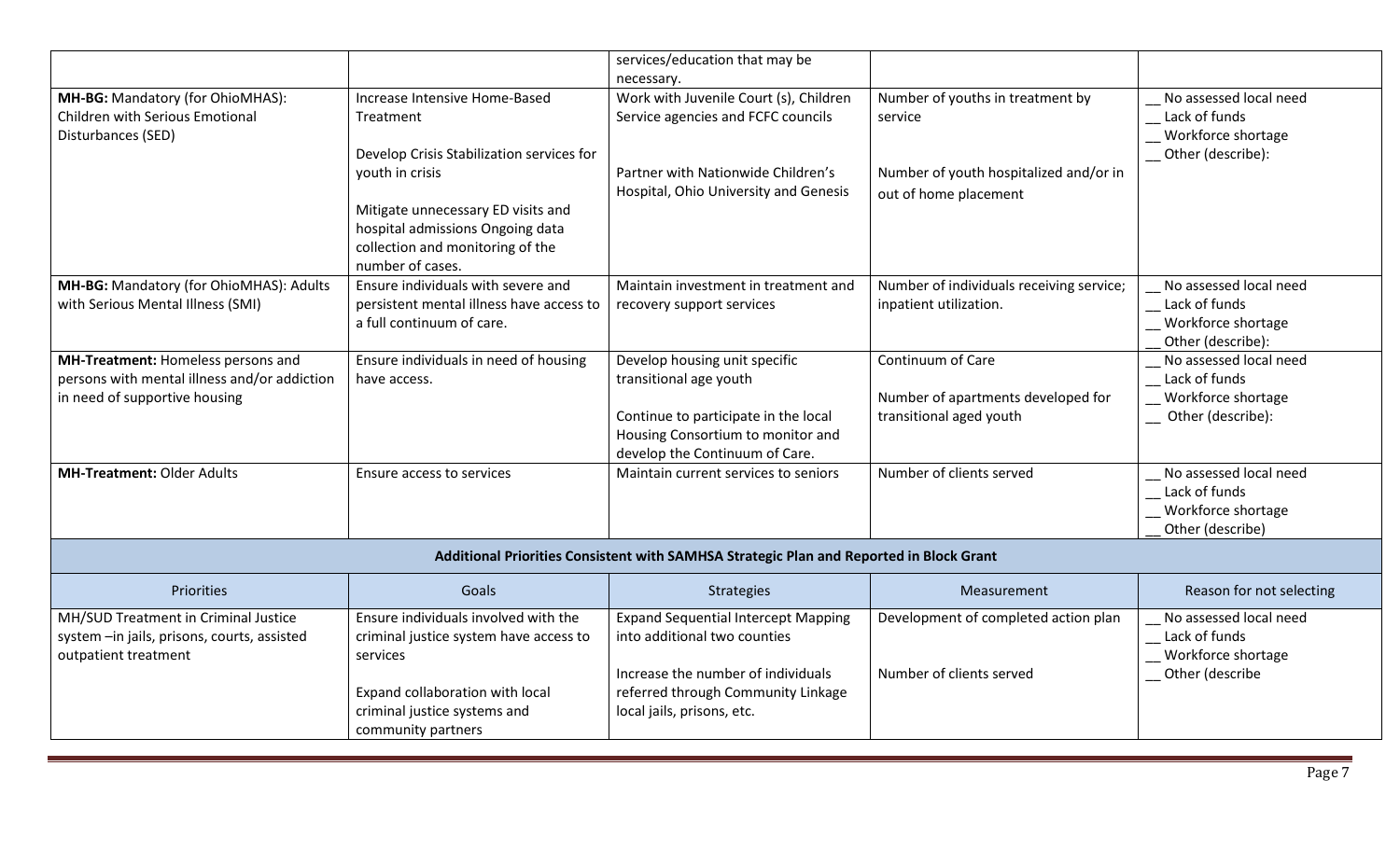| Expand services specific to youth that<br>are criminal justice involved<br>Increase use evidenced-based<br>strategies                                                                                        | Establish a behavioral health court for<br>youth<br>Expand MAT services and treatment to<br>those in                                                                                                                                                           | Develop a baseline for individuals<br>needing CJ services in service area                                                       |                                                                                    |
|--------------------------------------------------------------------------------------------------------------------------------------------------------------------------------------------------------------|----------------------------------------------------------------------------------------------------------------------------------------------------------------------------------------------------------------------------------------------------------------|---------------------------------------------------------------------------------------------------------------------------------|------------------------------------------------------------------------------------|
| Ensure collaboration with area<br>hospitals, primary care physicians,<br>health departments and Federally<br>Qualified Health Centers to ensure<br>service access for individuals with<br>cooccurring needs. | Support ongoing efforts of contract<br>providers to expand co-location efforts<br>within primary care organizations.<br>Support ongoing efforts of contract<br>providers to fully integrate physical<br>health within their behavioral health<br>organizations | Number of referrals within the primary<br>health system<br>Develop a baseline for individuals<br>receiving integrated services. | No assessed local need<br>Lack of funds<br>Workforce shortage<br>Other (describe): |
| Ensure that all contract agencies that<br>provide peer support services are<br>licensed by the State of Ohio                                                                                                 | Encourage and assist agencies not<br>certified through the process                                                                                                                                                                                             | Number of agencies providing peer<br>support services                                                                           | No assessed local need<br>Lack of funds<br>Workforce shortage<br>Other (describe): |
| Increase workforce competency<br>around health equity and disparities<br>within the six-county service area                                                                                                  | Work collaboratively with Ohio<br>University and/or nationally recognized<br>trainers to present on cultural<br>competencies and the reduction of<br>population disparities                                                                                    | Number of participations in attendance                                                                                          | No assessed local need<br>Lack of funds<br>Workforce shortage<br>Other (describe): |
| Expand the number of evidence-based<br>prevention programs utilized by<br>contract agencies                                                                                                                  | Work collaboratively with contract<br>providers to identify and research<br>EBP's that can address specific gaps in<br>service                                                                                                                                 | Number of trainings and participants                                                                                            | No assessed local need<br>Lack of funds<br>Workforce shortage<br>Other (describe   |
| Increase collaborative efforts to<br>encourage the utilization of Trauma<br>Informed practices within our service<br>area<br>Provide trainings and funding to<br>support trauma informed care and best       | Participate in regional meetings to<br>continue to advance trauma-informed<br>approaches<br>Provide ongoing TIC trainings to<br>contract providers as identified                                                                                               | Track business of workgroups from<br>SETICC.<br>Number of trainings and participants<br>from contract agencies and community    | No assessed local need<br>Lack of funds<br>Workforce shortage<br>Other (describe   |
|                                                                                                                                                                                                              | practice treatment approaches                                                                                                                                                                                                                                  |                                                                                                                                 | partners.                                                                          |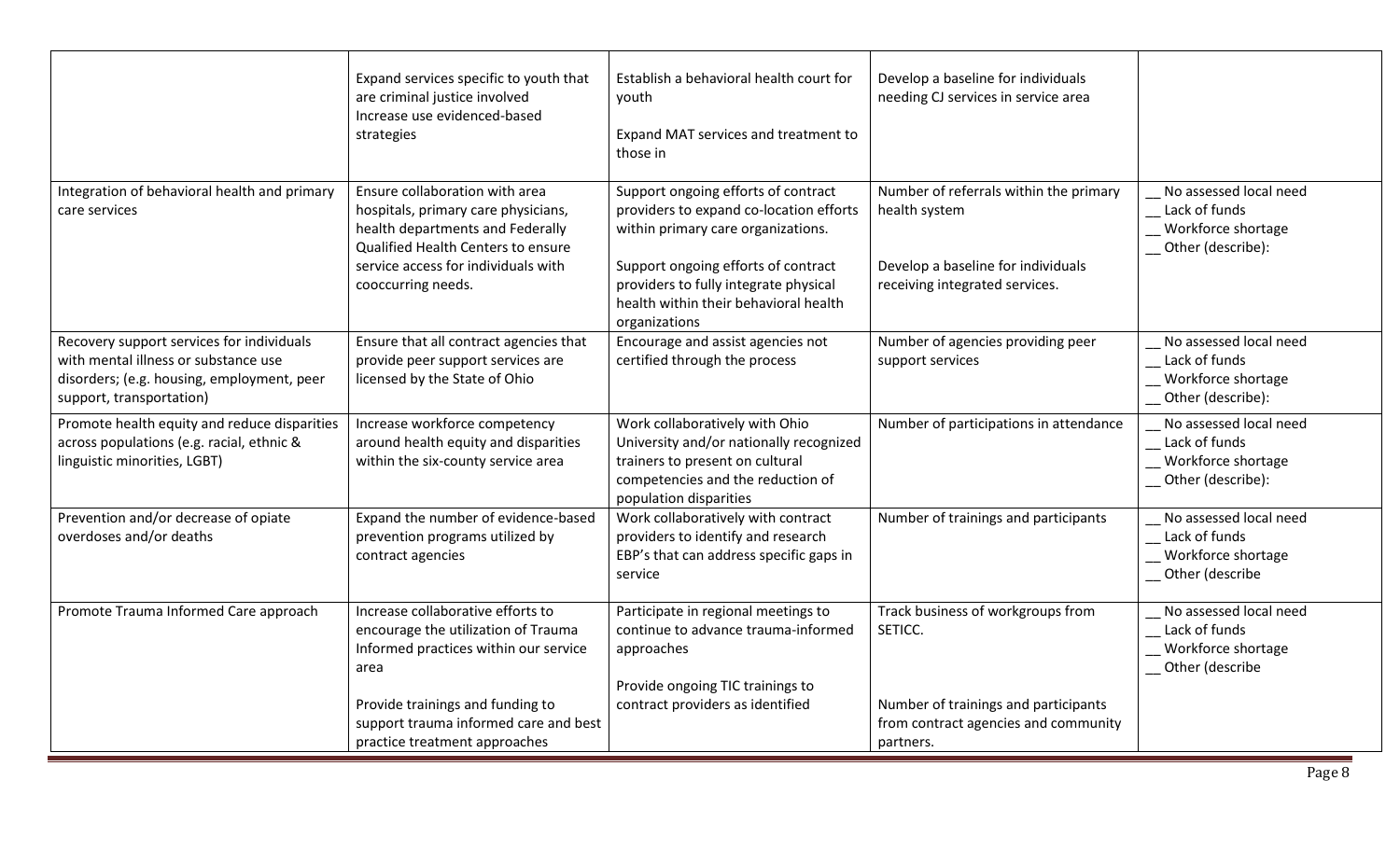| <b>Prevention Priorities</b>                                                                                                           |                                                                                                           |                                                                                                                     |                                                                                                              |                                                                                        |
|----------------------------------------------------------------------------------------------------------------------------------------|-----------------------------------------------------------------------------------------------------------|---------------------------------------------------------------------------------------------------------------------|--------------------------------------------------------------------------------------------------------------|----------------------------------------------------------------------------------------|
| Priorities                                                                                                                             | Goals                                                                                                     | <b>Strategies</b>                                                                                                   | Measurement                                                                                                  | Reason for not selecting                                                               |
| Prevention: Ensure prevention services are<br>available across the lifespan                                                            | Develop an overarching prevention<br>campaign with consistent messaging<br>throughout the six-county area | Identify a workgroup of prevention<br>providers to research and create and<br>implementation plan                   | Staff will compile a monthly report of all<br>activities toward the development of an<br>implementation plan | No assessed local need<br>Lack of funds<br>Workforce shortage<br>Other (describe):     |
| <b>Prevention:</b> Increase access to evidence-<br>based prevention                                                                    | Invest in programs which are most<br>likely to improve the opportunity for<br>successful outcomes.        | Ensure that programs funded are<br>evidence based.                                                                  | Specific programs funded; numbers<br>served; outcome achieved.                                               | No assessed local need<br>Lack of funds<br>Workforce shortage<br>Other (describe):     |
| Prevention: Suicide prevention                                                                                                         | Develop a comprehensive plan for<br>prevention, intervention and<br>postvention regarding suicide         | Work with contract providers and local<br>coalitions to collectively merge efforts<br>to develop a unified response | Staff attendance at coalition meetings<br>Participation in program identified as<br>priorities.              | No assessed local need<br>Lack of funds<br>Workforce shortage<br>Other (describe):     |
| <b>Prevention: Integrate Problem Gambling</b><br>Prevention & Screening Strategies in<br><b>Community and Healthcare Organizations</b> |                                                                                                           |                                                                                                                     |                                                                                                              | _X_ No assessed local need<br>Lack of funds<br>Workforce shortage<br>Other (describe): |

| Board Local System Priorities (add as many rows as needed)                |                                                                               |                                                                                                             |                                                                                             |  |
|---------------------------------------------------------------------------|-------------------------------------------------------------------------------|-------------------------------------------------------------------------------------------------------------|---------------------------------------------------------------------------------------------|--|
| <b>Priorities</b>                                                         | Goals                                                                         | Strategies                                                                                                  | Measurement                                                                                 |  |
| Establishment of Residential Treatment Facility for<br>Adolescent females | Increase access of residential services to this<br>population                 | Work collaboratively with State and Local resources to<br>develop a plan and identify funding opportunities | Finalized implementation plan and<br>secured funding                                        |  |
| Workforce Development and retention                                       | Increase the number of credential providers within<br>six-county service area | Assist in recruiting efforts to secure qualified<br>workforce                                               | Number of additional credentialed and/or<br>licensed staff employed by contract<br>agencies |  |
|                                                                           |                                                                               |                                                                                                             |                                                                                             |  |
|                                                                           |                                                                               |                                                                                                             |                                                                                             |  |
|                                                                           |                                                                               |                                                                                                             |                                                                                             |  |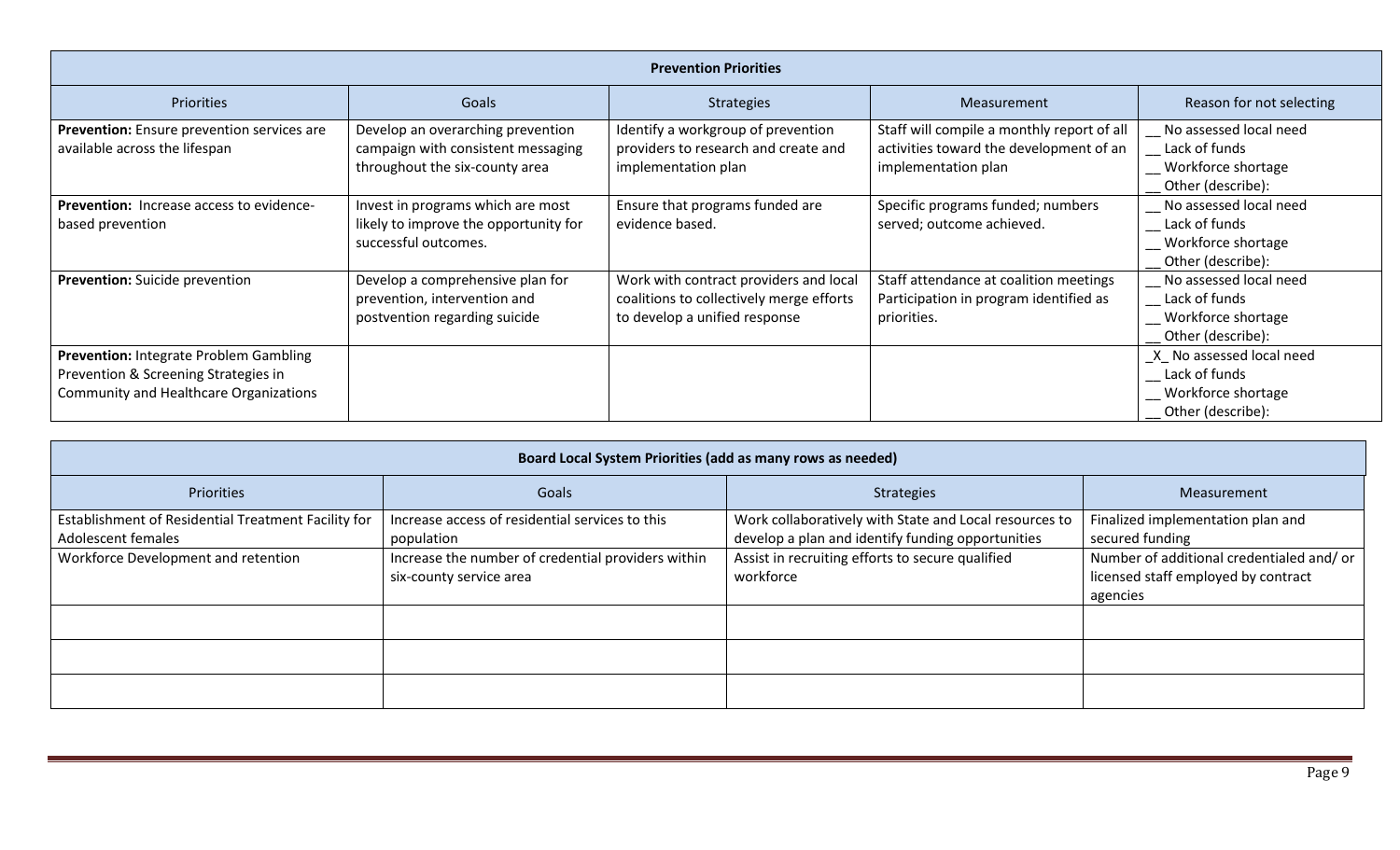- 5. Describe the board's accomplishments achieved through collaborative efforts with other systems, people living with mental illness or addiction, family members, providers, and/or the general public during the past two years. (Note: Highlight collaborative undertakings that support a full continuum of care. Are there formal or informal arrangements regarding access to services, information sharing, and facilitating continuity of care at a systems level?)
	- *►***MATERNAL HEALTH CASE MANAGERS: The MHRS Board continues to fund two Maternal Health Case Managers at the Muskingum and Guernsey County Health Departments. The case managers help addicted pregnant women access resources — such as medication-assisted treatment, transportation, prenatal programs, housing, parenting classes, etc. They also may make referrals to residential care after delivery.**
	- **CLEARVIEW WITHDRAWAL MANAGEMENT CENTER: In March, Perry Behavioral Health Choices (PBHC) officially opened the ClearView Withdrawal Management Center. ClearView is an 8-bed 'stepdown' ambulatory withdrawal management unit for those struggling with addiction. PBHC hopes that all participants leave the program with a 'clear view' of what they will need to continue their recovery and get back to a better quality of life.**
	- **►PAX GOOD BEHAVIOR SCHOOL PREVENTION PROGRAM: The MHRS Board researched, funded, and organized implementation of the PAX Good Behavior Prevention Program in 16 of the 19 school districts in the service area. The evidence-based PAX initiative is a classroom-based program that gives teachers the skills to create nurturing environments in their classrooms, teaching self-regulation throughout their daily instruction. Recently, school administrators from Coshocton, Crooksville, and Cambridge reported to the MHRS Board of Directors that with the use of the PAX Program they are seeing improved peace and harmony among students, improved learning environments, and significant reductions in discipline referrals. The PAX Institute has followed kids who began the program at young ages into their middle- and high-school years, and studies have shown reductions in mental illness, addiction, and suicide rates.**
	- *►***QUICK RESPONSE TEAMS: All six of the MHRS Board's service area counties have established Quick Response Teams (QRTs) — the intent of which is to provide engagement, outreach, and intervention for residents that experience an opioid overdose requiring life-saving actions using Naloxone. QRT members assist individuals in accessing addiction treatment and support services. Each QRT is made up of a law enforcement officer, a treatment professional, and an advocate. Data collected during the first nine months of QRT operations show that 44% of those who participated in QRT visits agreed to schedule an addiction treatment appointment.**
	- *►***EXPANSION OF MUSKINGUM BEHAVIORAL HEALTH: The MHRS Board assisted Muskingum Behavioral Health with the purchase/renovation of a building on West Main Street in Zanesville that doubled their office square footage. The move was needed due to the significant increase in clients seeking treatment for their addictions and a corresponding increase in clinical staff to meet their needs. The MHRS Board funded the down-payment for the property, helped to fund the purchase of office equipment, and approved an advance to the organization to help them with the transition to managed care billings. The facility opened in September.**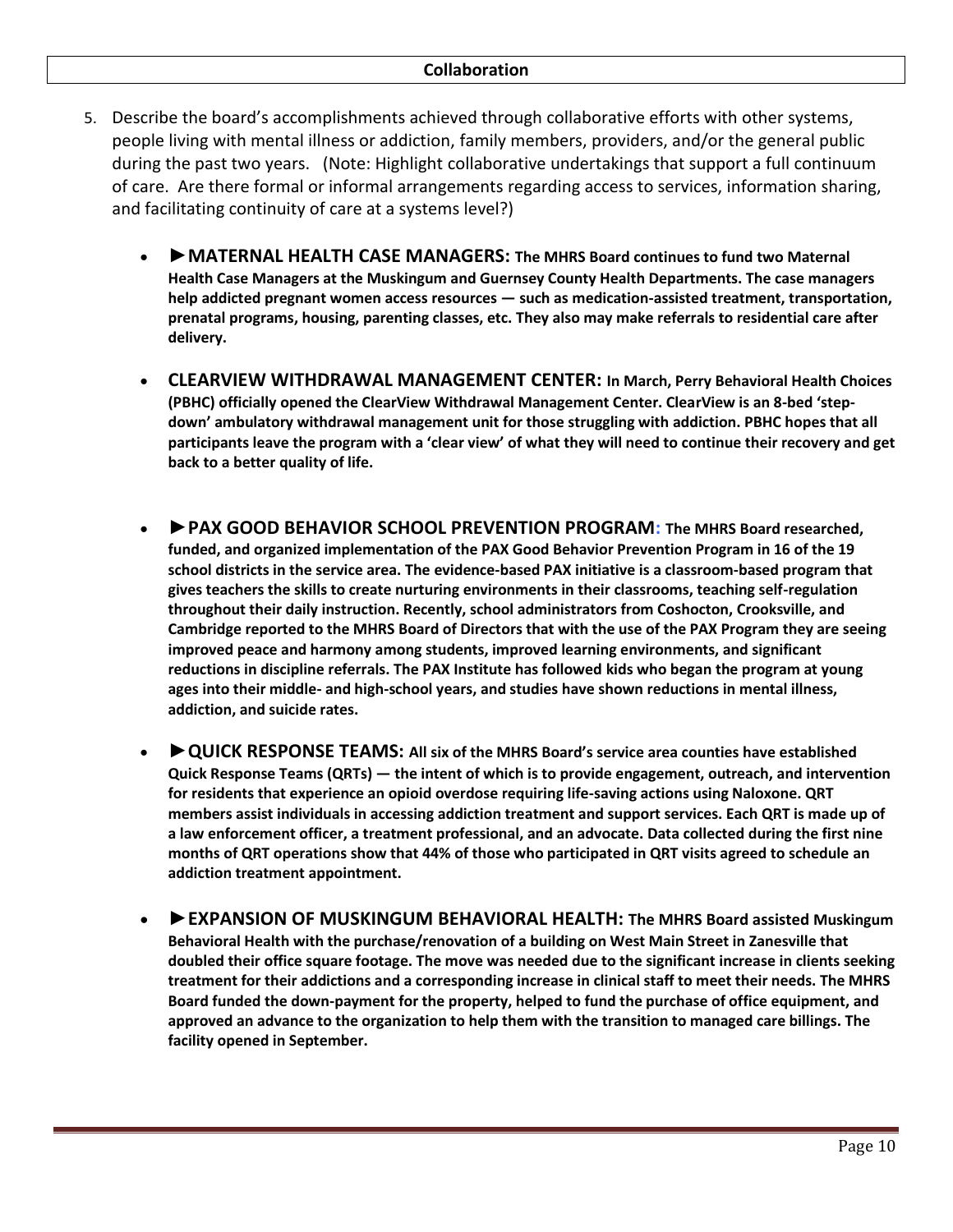- **►CISM OUTREACH FOR FIRST RESPONDERS: Members of the Muskingum County Suicide Prevention Coalition joined individuals from the MHRS Board, Genesis Hospital, and the Coroner's Office to begin development of a Critical Incident Stress Management (CISM) Team, whose area of focus will be on first responders—particularly as it relates to suicide loss.**
- *►***UNDERSTANDING ADDICTION – SQUIRREL LOGIC: Dr. Brad Lander from The Ohio State University was the keynote speaker for the 2018 Regional Community Education Event at Secrest Auditorium (with 600-700 people in attendance). Dr. Lander explained what happens in the brain during addiction and stressed that this understanding helps us move from blame and frustration to compassion and hope. Dr. Lander also separately met with members of the Muskingum County Medical Academy and the Zanesville Fire Department.**

### • **Sequential Intercept Mapping-Guernsey County**

**A Sequential intercept Mapping exercise was held in Guernsey County in May 2019. Participants developed a preliminary action plan to address priorities that included: 1) Collaboration between agencies (including after hours); 2) Jail medication policies and practices; 3) Housing; 4) Local detoxification services; and 5) Criminal Justice transfers to civil commitment options.**

• **Home-based services for Children/Families-Guernsey County**

**The MHRS Board met with reps from Allwell Behavioral Health Services and Guernsey County Children Services Board to introduce a new program being offered in the county that will help to stabilize crises, reduce the risk of harm, and keep families together.**

#### • **Intensive Family Home-Based Case Management-Noble County**

**The MHRSB worked with Allwell Behavioral Health Services and the Noble County Board of DD to share funding to hire a designated Case Manager to provide in-home, community -based and crisis-centered case management services to youths and their families identified by the Noble County Creative Options Cluster. The case manager will work with youths and families to foster improved coping, problem-solving and communication skills-as well as coordinate services, advocate for families and provide education.**

### **Inpatient Hospital Management**

6. Describe the interaction between the local system's utilization of the State Hospital(s), Private Hospital(s) and/or outpatient services and supports. Discuss any changes in current utilization that is expected or foreseen.

**The Board has one private in-patient psychiatric unit in the catchment area. Access and capacity for beds locally continue to be a challenge, many times, due to the acute needs of the patients despite having both and adult and adolescent unit. Access for adolescents presents as an urgently needed resource for this community. Board staff and key treatment providers in the community meet regularly to discuss issues of mutual concern and look for ways to improve access, collaboration and post-hospital care. We are currently in discussion with Nationwide Children's, Allwell Behavioral Health, Ohio University and Genesis on the development of a children's crisis unit for our area.**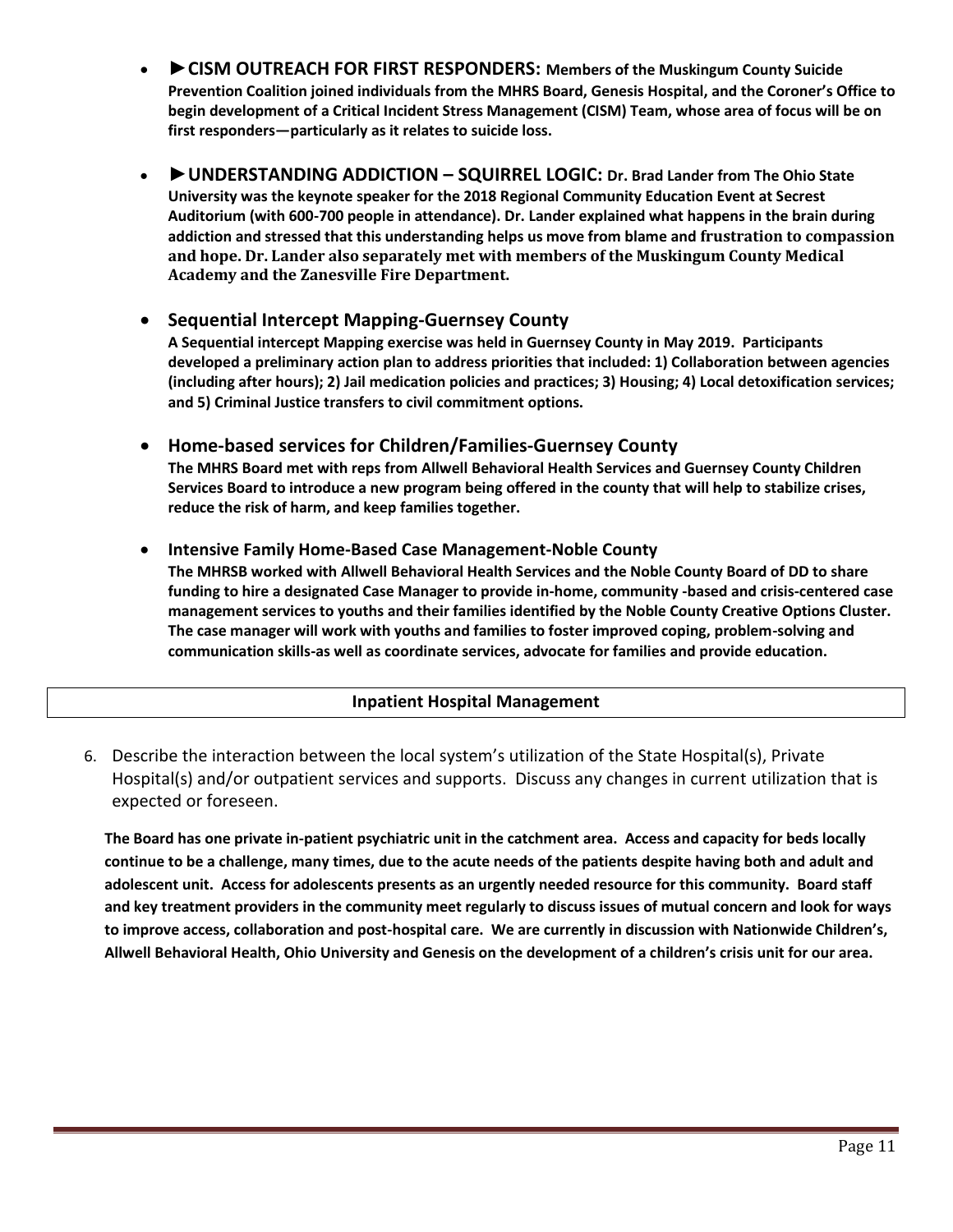### **Community Plan Appendix 1: Alcohol & Other Drugs Waivers**

### **A. Waiver Request for Inpatient Hospital Rehabilitation Services**

Funds disbursed by or through OhioMHAS may not be used to fund inpatient hospital rehabilitation services. Under circumstances where rehabilitation services cannot be adequately or cost-efficiently produced, either to the population at large such as rural settings, or to specific populations, such as those with special needs, a board may request a waiver from this policy for the use of state funds.

To request a waiver, please complete this form providing a brief explanation of services to be provided and a justification. **Medicaid-eligible recipients receiving services from hospital-based programs are exempted from this waiver as this wavier is intended for service expenditure of state general revenue and federal block funds.**

| A. HOSPITAL | <b>Identifier Number</b> | ALLOCATION |
|-------------|--------------------------|------------|
|             |                          |            |

#### **B. Request for Generic Services**

Generic services such as hotlines, urgent crisis response, referral and information that are not part of a funded alcohol and other drug program may not be funded with OhioMHAS funds without a waiver from the department. Each ADAMHS/ADAS board requesting this waiver must complete this form and provide a brief explanation of the services to be provided.

| B. AGENCY | <b>Identifier Number</b> | <b>SERVICE</b> | ALLOCATION |
|-----------|--------------------------|----------------|------------|
|           |                          |                |            |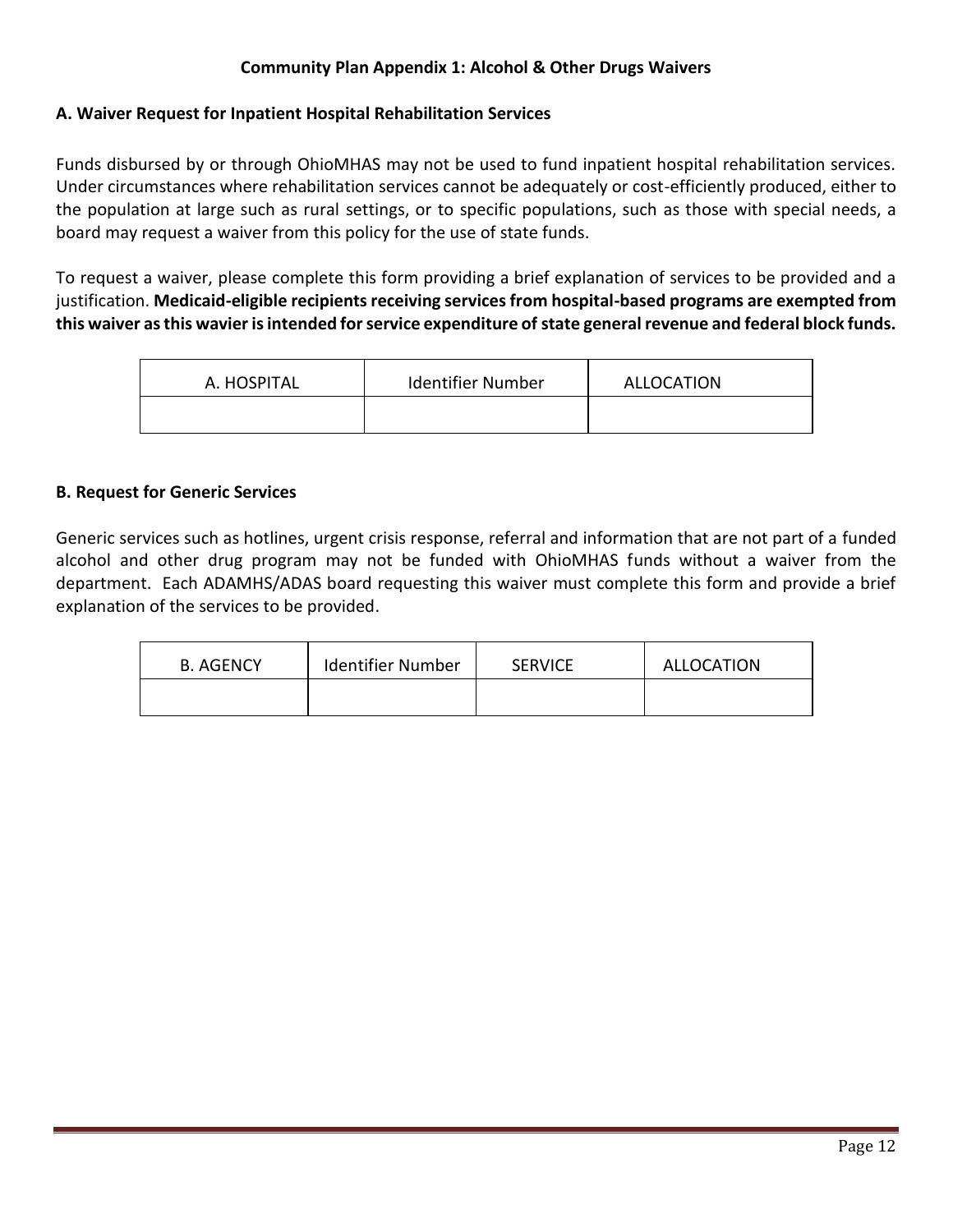## SIGNATURE PAGE

# Community Plan for the Provision of Mental Health and Addiction Services SFY 2019-2020

Each Alcohol, Drug Addiction and Mental Health Services (ADAMHS) Board, Alcohol and Drug Addiction Services (ADAS) Board and Community Mental Health Services (CMHS) Board is required by Ohio law to prepare and submit to the Ohio Mental Health and Addiction Services (OhioMHAS) department a community mental health and addiction services plan for its service area. The plan is prepared in accordance with guidelines established by OhioMHAS in consultation with Board representatives. A Community Plan approved in whole or in part by OhioMHAS is a necessary component in establishing Board eligibility to receive State and Federal funds, and is in effect until OhioMHAS approves a subsequent Community Plan.

The undersigned are duly authorized representatives of the ADAMHS/ADAS/CMHS Board.

ADAMHS, ADAS or CMH Board Name (Please print or type)

\_\_\_\_\_\_\_\_\_\_\_\_\_\_\_\_\_\_\_\_\_\_\_\_\_\_\_\_\_\_\_\_\_\_\_\_\_\_\_\_\_\_\_\_\_\_\_\_\_\_\_\_\_\_\_\_\_\_\_\_\_\_\_

\_\_\_\_\_\_\_\_\_\_\_\_\_\_\_\_\_\_\_\_\_\_\_\_\_\_\_\_\_\_\_\_\_\_\_\_\_\_\_\_\_\_\_\_ \_\_\_\_\_\_\_\_\_\_\_\_\_\_

ADAMHS, ADAS or CMH Board Executive Director Date

ADAMHS, ADAS or CMH Board Chair Date

[Signatures must be original or if not signed by designated individual, then documentation of authority to do so must be included (Board minutes, letter of authority, etc.)].

\_\_\_\_\_\_\_\_\_\_\_\_\_\_\_\_\_\_\_\_\_\_\_\_\_\_\_\_\_\_\_\_\_\_\_\_\_\_\_\_\_\_\_\_\_ \_\_\_\_\_\_\_\_\_\_\_\_\_\_